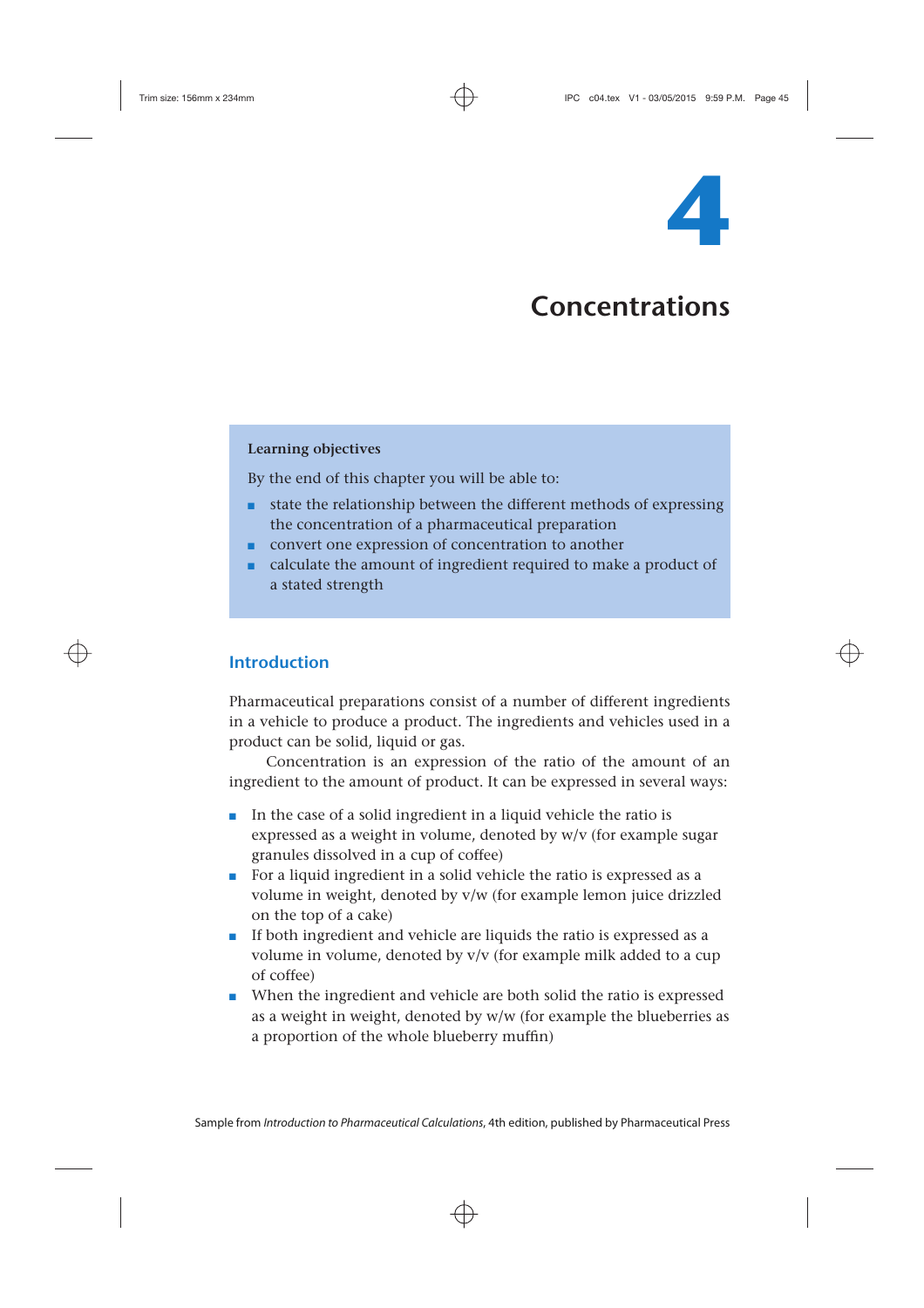

- The concentration of pharmaceutical preparations usually describes the strength of the drug in the preparations. In practice it is important that the patient receives the correct amount of the drug
- If a patient receives too much of the drug they are likely to experience side-effects; side-effects are often dose-related, so the higher the amount of the drug the stronger the side-effect
- If a patient receives too little of the drug, then their treatment is likely to be less effective than the prescriber intended. This can lead to a deterioration in the health of the patient.

We know that rational numbers can be expressed as ratios, fractions, decimals or percentages. As concentrations are expressions of ratios, they can also be expressed in different forms. The forms traditionally used are those of amount strengths, ratio strengths, parts per million and percentage strength.

Each of these four forms can be expressions of  $w/w$ ,  $v/v$ ,  $w/v$  or  $v/w$ , depending on whether solids or liquids are involved.

For ratio strengths, parts per million and percentage strengths in w/w or v/v the amounts of ingredients and product must be expressed in the same units:

- **a** ratio of 7 mL to 12 mL is the ratio  $7:12 \text{ v/v}$
- a ratio of 3 mg to 5 mg is the ratio  $3:5$  w/w.

As long as the units used are the same, they lead to the same ratio.

For a concentration of 3 mg to 5 g, we need to change to the same units before we can express the w/w ratio.

Converting 5 g to milligrams:

 $g - - mg$  $5 \text{ g} = 500 \text{ m} = 5000 \text{ mg}$ 

The ratio becomes 3 mg to 5000 mg, which is the ratio 3 : 5000 w/w.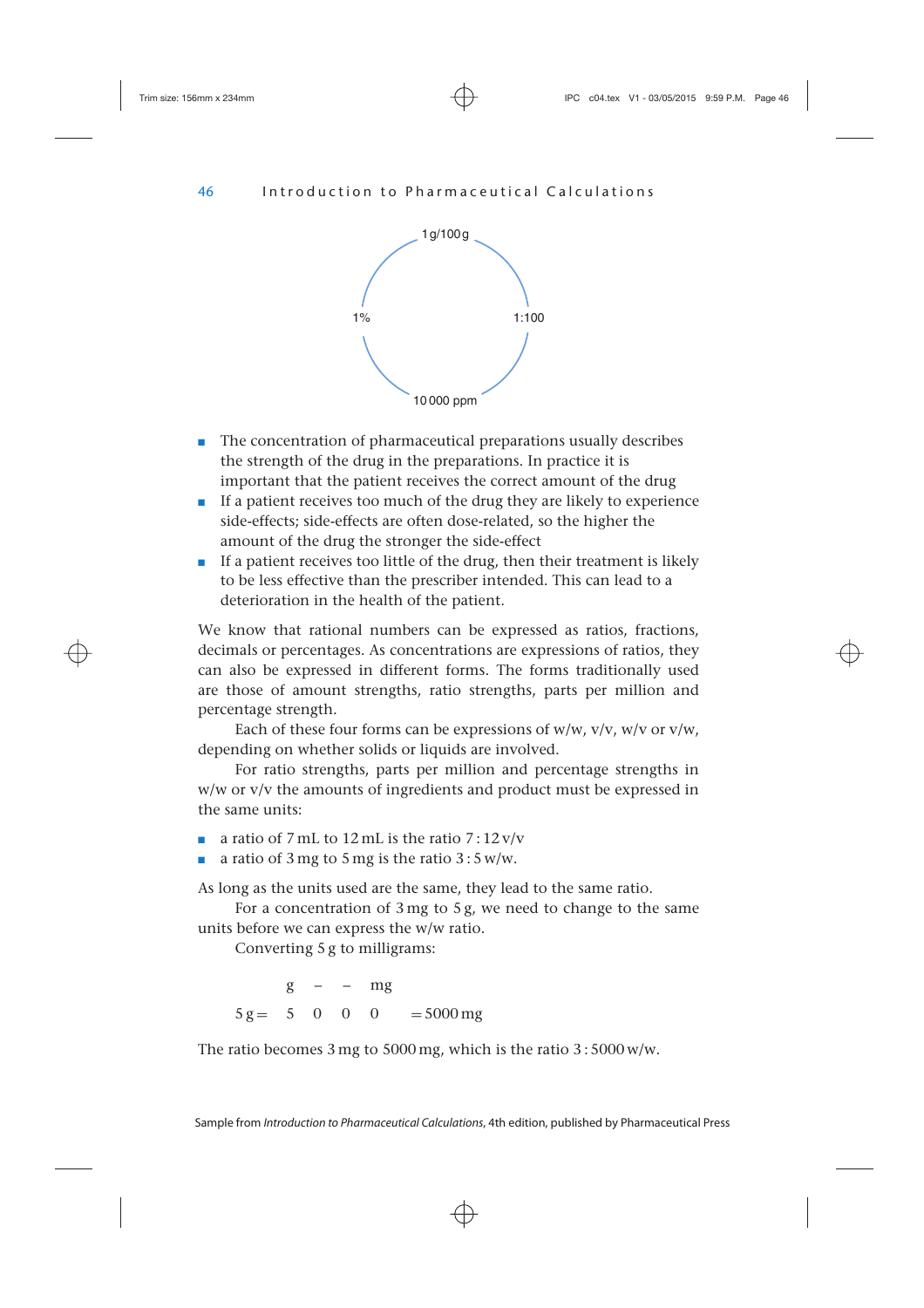In the case of  $w/v$  and  $v/w$  there is an agreed convention that states that weight is expressed in grams and volume is expressed in millilitres.

Let us now examine each of the traditional ways of expressing concentrations in more detail.

# **Amount strengths**

Amount strengths can appear in any of the four forms,  $w/w$ ,  $v/v$ ,  $w/v$  or v/w. The amount strength is a ratio of the quantities and any units can be used, i.e.  $g/mL$ , mg/mL, mg/g, mL/mL,  $g/g$ ,  $g/mL$ , etc. The units are stated in all cases.

| Keep out of the reach and sight of children     |          |      |
|-------------------------------------------------|----------|------|
| 100 g Menthol 1% w/w in agueous cream           |          |      |
| Apply as directed                               |          |      |
| For external use only                           |          |      |
| Mrs A Patient                                   | 08.01.15 |      |
| The Pharmacy<br>2 The Road, The Town 0123 45678 | Disp     | Chkr |

Let us first consider a solid dissolved in a liquid to produce a solution.



(*continued*)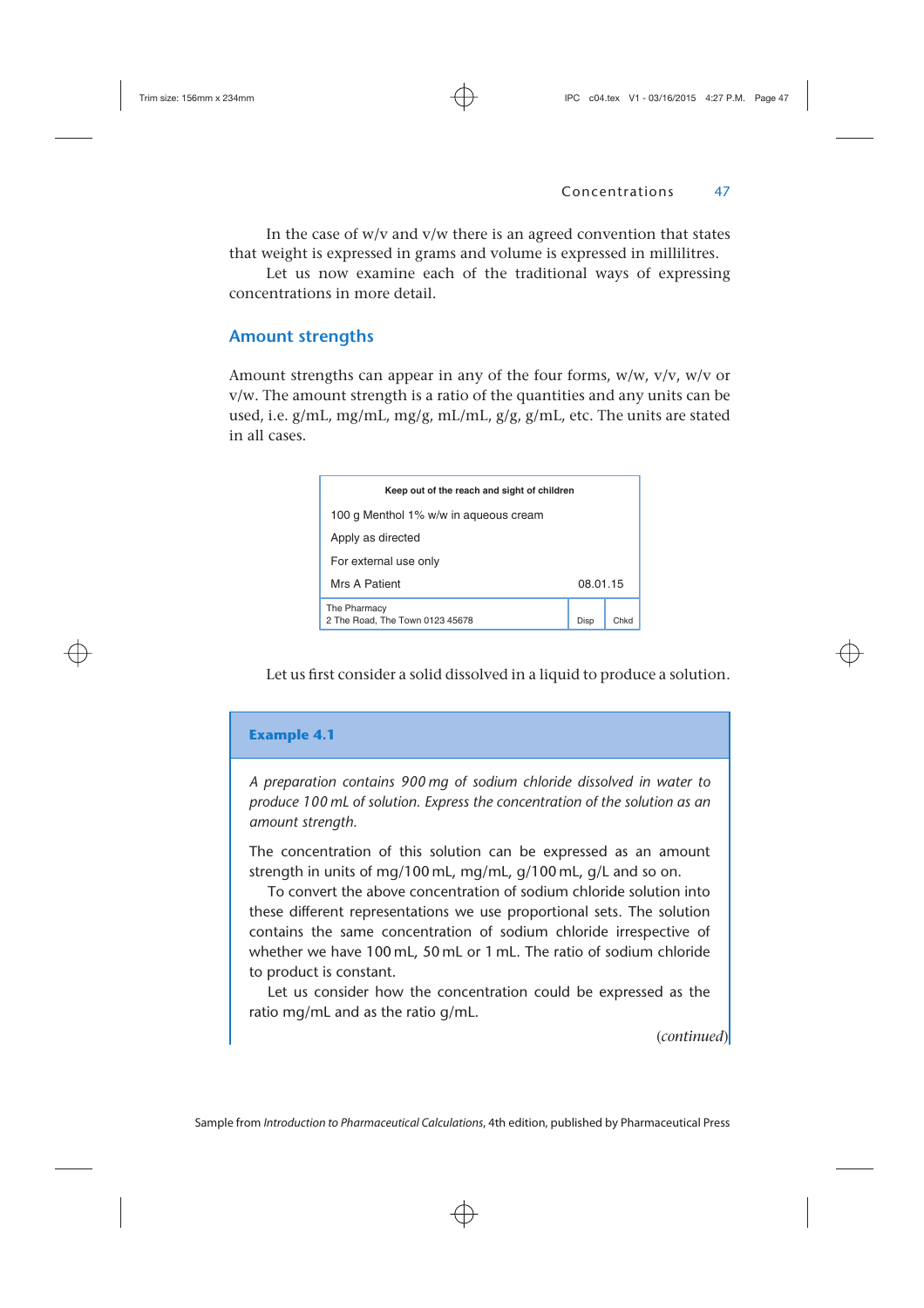Let the number of milligrams of sodium chloride in 1 mL of water be *z*. Setting up proportional sets:

sodium chloride (mg) 900 *z* water (mL) to 100 1

The reason that we write *to* 100 mL rather than *in* 100 mL is that the sodium chloride is dissolved in water and made up to 100 mL with water; 900 mg of sodium chloride and 100 mL of water will produce more than 100 mL of solution, so the amount of water required to make 100 mL of solution will be less than 100 mL because of the displacement caused by the sodium chloride. We consider the concept of displacement and displacement values later. In addition, some drugs, such as strong concentrations of alcohol, may cause a contraction in volume when dissolved in water. For this reason, in pharmacy we always make up *to* volume.

From the proportional sets, it can be spotted that  $z=9$ , so the concentration of sodium chloride in this solution can be represented by an amount strength of 9 mg/mL.

Sodium chloride in water is a solid in a liquid and is therefore expressed as milligrams (a weight) in millilitres (a volume). This is a w/v ratio. We can also convert 9 mg to grams:

 $q - - mg$  $9 \text{ ma} = 0$  0 0 9 = 0.009 g

The concentration of sodium chloride, which was earlier expressed as 9 mg/mL, can therefore also be represented by an amount strength of 0.009 g/mL.

## **Ratio strengths**

Ratio strength is expressed as a ratio in the form 1 in *r*. The corresponding fraction would have a numerator of 1.

The agreed convention states that, when ratio strength represents a solid in a liquid involving units of weight and volume, the weight is expressed in grams and the volume in millilitres.

1 in 500 potassium permanganate in water is a solid in a liquid and is therefore a weight in volume  $(w/v)$  ratio strength. This means that the solution contains 1 g of potassium permanganate made up to 500 mL with water.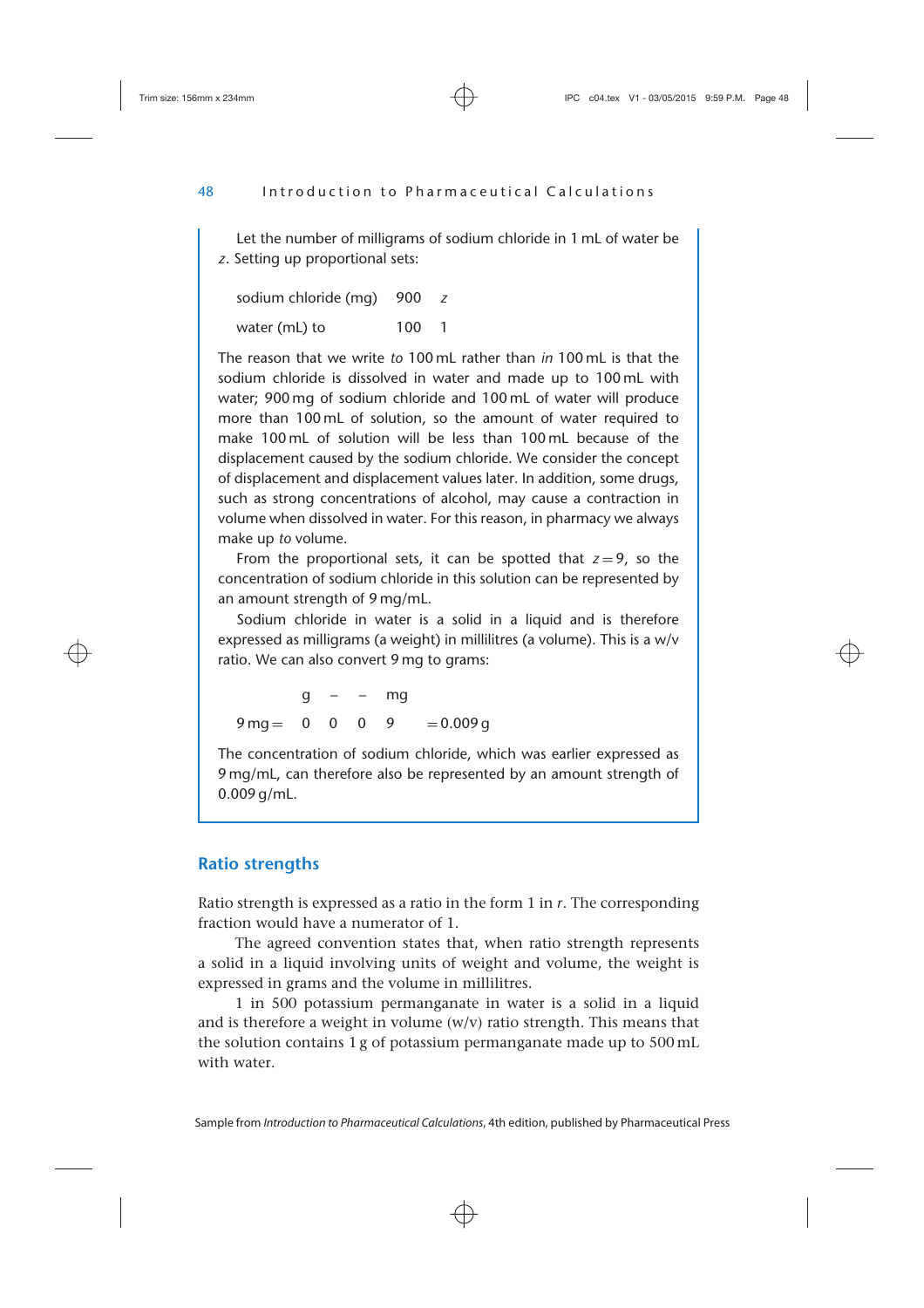*2 L of an aqueous solution contains 50 mL of ethanol. Express this as a ratio strength.*

As this solution is a volume in volume we need to convert to the same units before we can express this as a ratio.

Converting 2 L into millilitres:

 $l - - ml$  $2 \mathsf{L} = 2 \quad 0 \quad 0 \quad 0 = 2000 \,\mathrm{m}$ 

Let the volume of product in millilitres containing 1 mL of ethanol be *r*. Setting up proportional sets:

ethanol (mL) 50 1 product (mL) 2000 *r* By 'spotting',  $r = 40$ , so the ratio strength is 1 in  $40v/v$ .

Example 4.3 illustrates the calculation of a ratio strength for a solid in a solid.

#### **Example 4.3**

*5 g of product contains 250 mg of sulfur in yellow soft paraffin. Express this as a ratio strength.*

This is a weight in weight product because both the sulfur and the yellow soft paraffin are solid. The weights must be converted to the same units before the concentration can be stated as a ratio strength.

Converting 250 mg to grams:

 $q - - mg$  $250 \text{ mg} = 0$  2 5 0 = 0.25 g

(*continued*)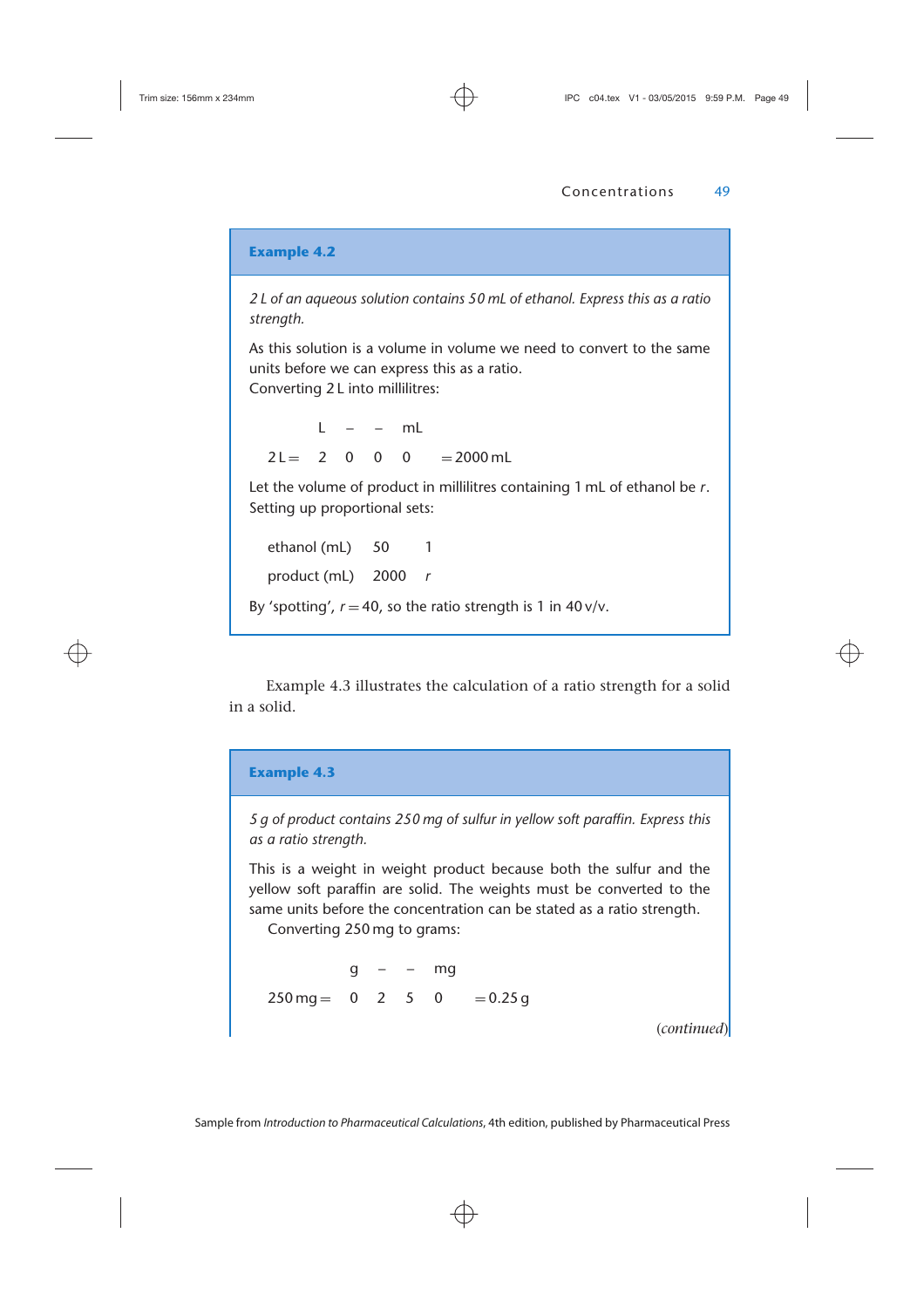Let the weight in grams of product containing 1 g of sulfur be *r*. Setting up proportional sets:

sulfur  $(q)$  0.25 1 product (g) 5 *r*

Corresponding pairs are in the same ratio, therefore:

$$
\frac{5}{0.25} = \frac{r}{1}
$$

Solving for the unknown:

$$
r = \frac{5}{0.25}
$$

$$
r = 20
$$

The ratio strength is 1 in 20 w/w.

# **Parts per million**

Parts per million (ppm) is used to denote concentrations in cases when the ratio of ingredient to product is very small. It is equivalent to a ratio in the form of  $p$  in 1000,000 or a fraction in which the denominator is 1000 000.

By the agreed convention, 1 ppm weight in volume is 1 g in 1000 000 mL; 1 ppm weight in weight is 1 mg per 1000 000 mg or 1 g per 1000 000 g. In volume in volume it is 1 mL in 1000 000 mL or 1 L in 1000 000 L.

## **Example 4.4**

*Fluoride in a water supply is expressed as parts per million w/v. Fluoride supplements should not be taken if the amount of fluoride in the water supply exceeds 0.7 parts per million w/v according to the* British National Formulary *(BNF). Express this ratio in mg/L.*

By convention, 0.7 ppm can be represented as 0.7 g in 1000 000 mL.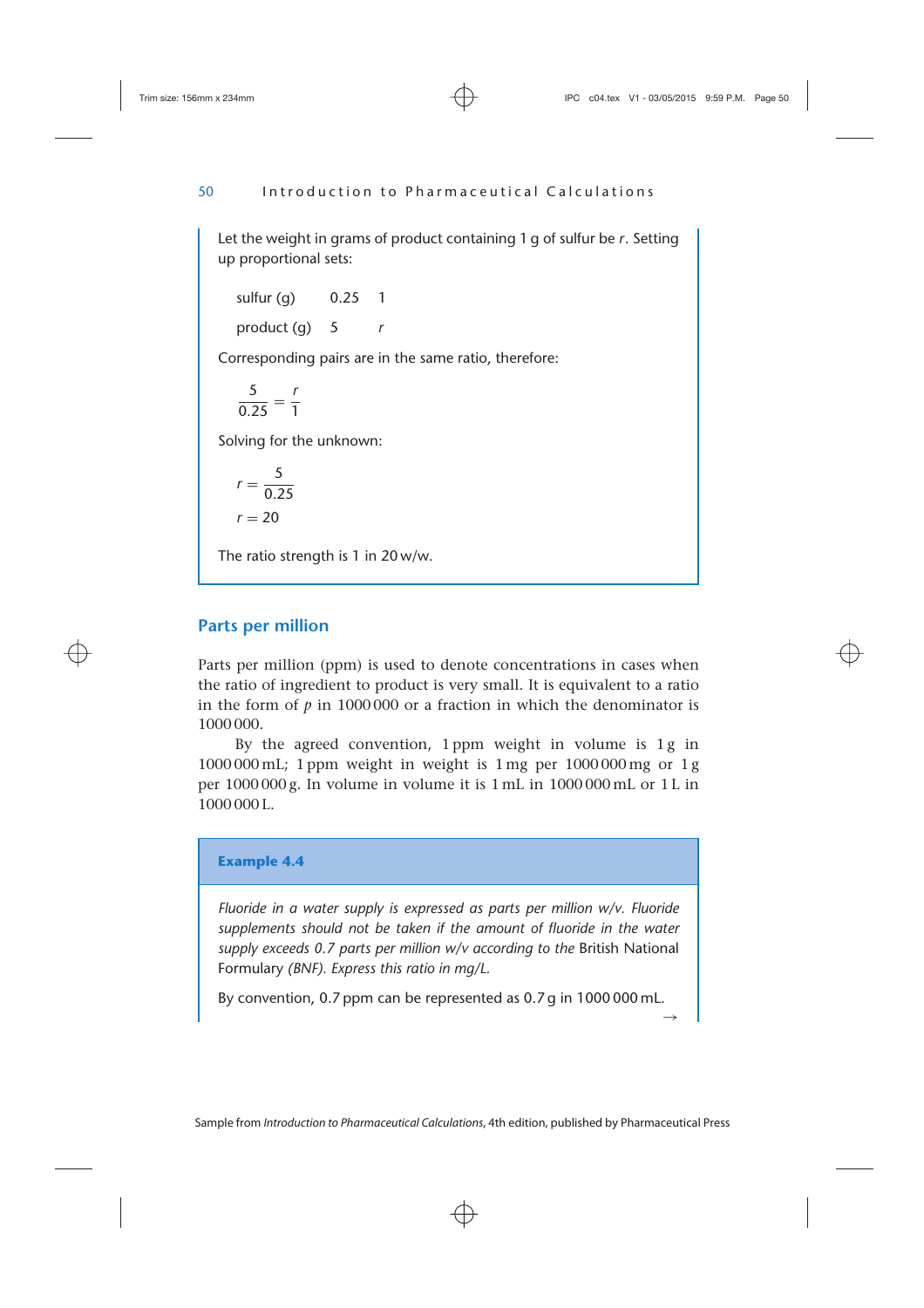Converting 0.7 g to milligrams:

 $q - - mg$  $0.7 q = 0$  7 0 0 = 700 mg

Converting 1000 000 mL into litres:

 $L = -mL$  $1000000 \text{ ml} = 10000$  0 0 0 0 0 0 = 1000 L

0.7 ppm  $w/v = 700$  mg per  $1000$  L = 0.7 mg/L.

Therefore, it can be seen that part per million is the same as mg/L. These representations of the concentrations of fluoride appear to be used interchangeably in documentation. In the BNF fluoride levels are expressed as ppm and micrograms/L.

## **Example 4.5**

*If the concentration of fluoride is 0.25 ppm w/v, how many litres would contain 1 mg of fluoride?*

0.25 ppm w/v means 0.25 g per 1000 000 mL. Converting 0.25 g to milligrams:

 $q - - ma$  $0.25 \text{ g} = 0$  2 5 0 = 250 mg

Let the amount of product in millilitres containing 1 mg of fluoride be *y*. Setting up proportional sets:

fluoride (mg) 250 1 product (mL) 1000 000 *y*

Corresponding pairs of values are in the same ratio so:

 $\frac{1000\,000}{250} = \frac{y}{1}$ 

(*continued*)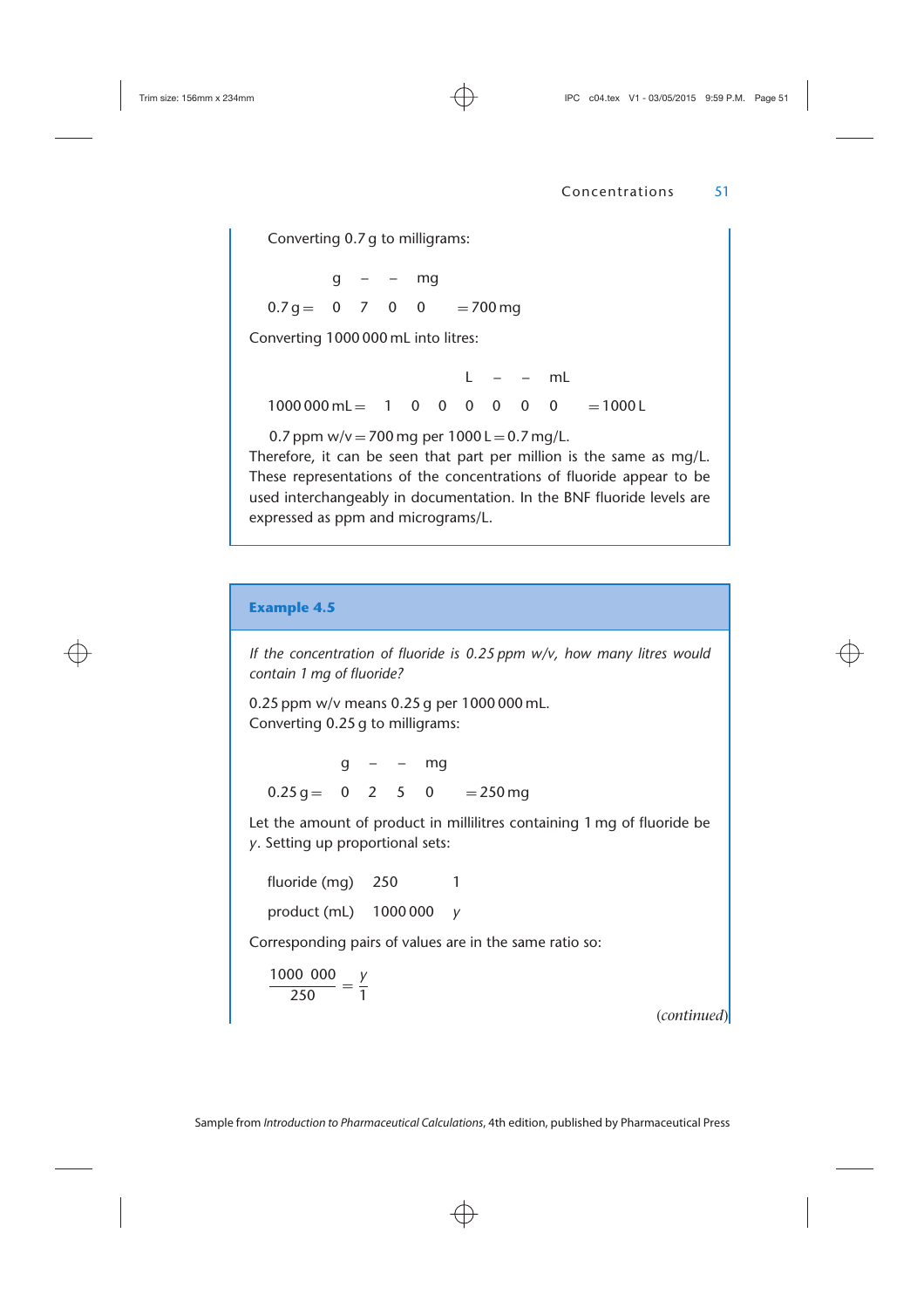Solving for the unknown in the proportional sets:

 $y = \frac{1000\,000}{250}$  $v = 4000$ Hence 4000 mL contains 1 mg of fluoride. Converting 4000 mL to litres:  $L = -mL$  $4000 \text{ ml} = 400 \space 0 \space 0 = 41$ 4 L therefore contains 1 mg of fluoride.

# **Percentage concentration**

In terms of parts, a percentage is the amount of ingredient in 100 parts of the product. In the  $w/v$  and  $v/w$  cases, using the convention, the units are grams per 100 mL and millilitres per 100 g.

```
Example 4.6
```
*A cream contains 12 g of drug X made up to 100 g with cream base. What is the percentage concentration?*

From the information above the percentage concentration is the units in grams in 100 g.

As the amount in grams is 12 g in 100 g, it is 12% w/w.

## **Example 4.7**

*Express 1 in 500 w/v solution of potassium permanganate as a percentage.*

Let the number of grams of potassium permanganate in 100 mL of product be *x*. Setting up proportional sets: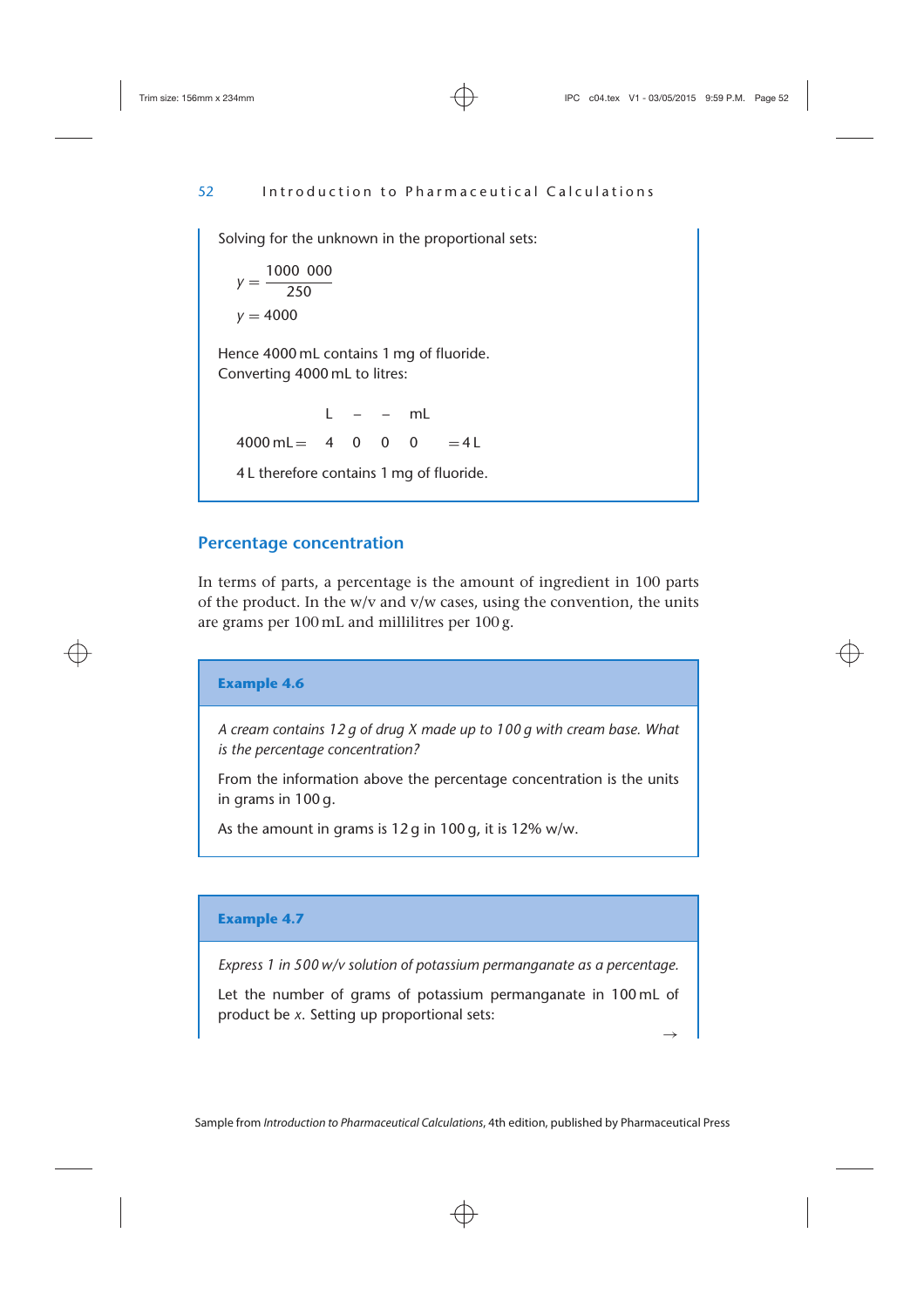potassium permanganate (g) 1 *x* product (mL) 500 100

We can spot that we divide 500 by 5 to get 100, so we divide 1 by 5 to get  $\frac{1}{5}$  and therefore  $x = 0.2$  and the percentage of potassium permanganate is 0.2% w/v.

## **Example 4.8**

*Express 900 mg of sodium chloride made up to 100 mL with water as a percentage.*

To express the value as a percentage, we need to convert the number of milligrams in 100 mL to grams in 100 mL:

 $q - - mg$  $900 \text{ mg} = 0$  9 0 0 = 0.9 g

There is 0.9 g of sodium chloride in 100 mL of solution. The percentage is 0.9% w/v.

#### **Example 4.9**

*A morphine sulfate injection contains 10 mg/mL. What is the percentage concentration?*

To express the value as a percentage, we need to convert the number of milligrams in 1 mL to grams in 100 mL:

 $q - - mg$  $10 \text{ ma} = 0 \quad 0 \quad 1 \quad 0 = 0.01 \text{ a}$ 

There is 0.01 g of morphine sulfate in 1 mL of solution.

Which means that there is  $0.01 \times 100$  g = 1 g in 100 mL.

The percentage is 1% w/v.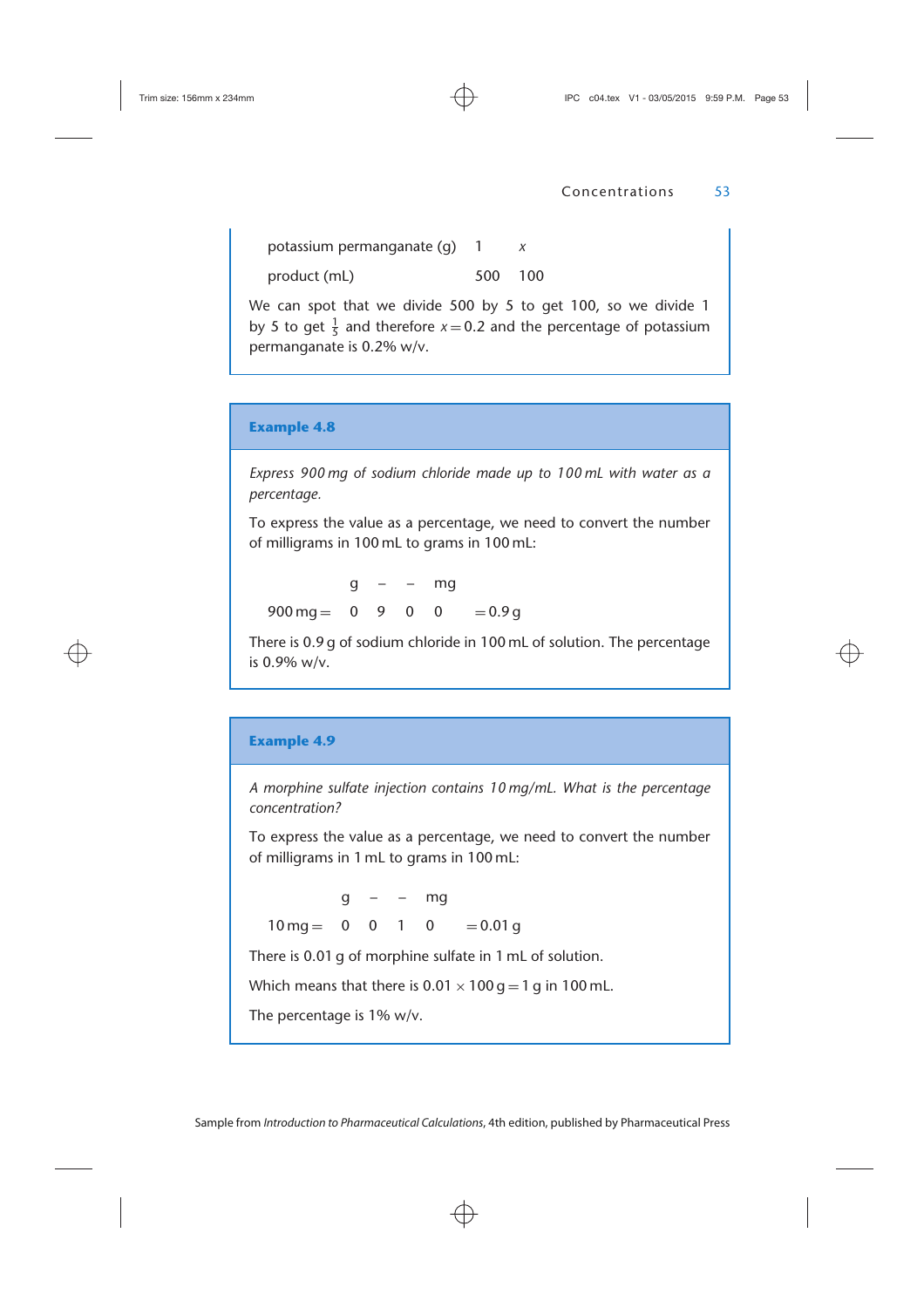# **Converting expressions of concentration from one form to another**

Let us consider a general case. Let the amount of the ingredient be *a* and the amount of product be *b*. Let *p* be the amount in 100 parts (the percentage concentration), 1 in *r* be the ratio strength and *m* be the number of parts per million.

We can set up the following proportional sets:

|                     |     | amount percentage ratio-strength ppm |         |
|---------------------|-----|--------------------------------------|---------|
| ingredient <i>a</i> |     |                                      | т       |
| product             | 100 |                                      | 1000000 |

This table shows the relationship between the different expressions of concentration. By using the proportional sets of the known expression of concentration and the required expression of concentration, it is possible to convert from one expression to another.

**Example 4.10** *A solution contains 20 mL of ethanol in 500 mL of product. Express the concentration as a ratio strength and as a percentage strength.* Let *p* be the percentage strength and let the ratio strength be 1 in *r*. Setting up proportional sets as above: *volume ratio percentage* ethanol (mL) 20 1 *p* product (mL) 500 *r* 100 Corresponding pairs of values are in the same ratio so:  $\frac{500}{20} = \frac{r}{1}$ Solving for the unknown in the proportional sets:  $r = \frac{500}{20}$  $r = 25$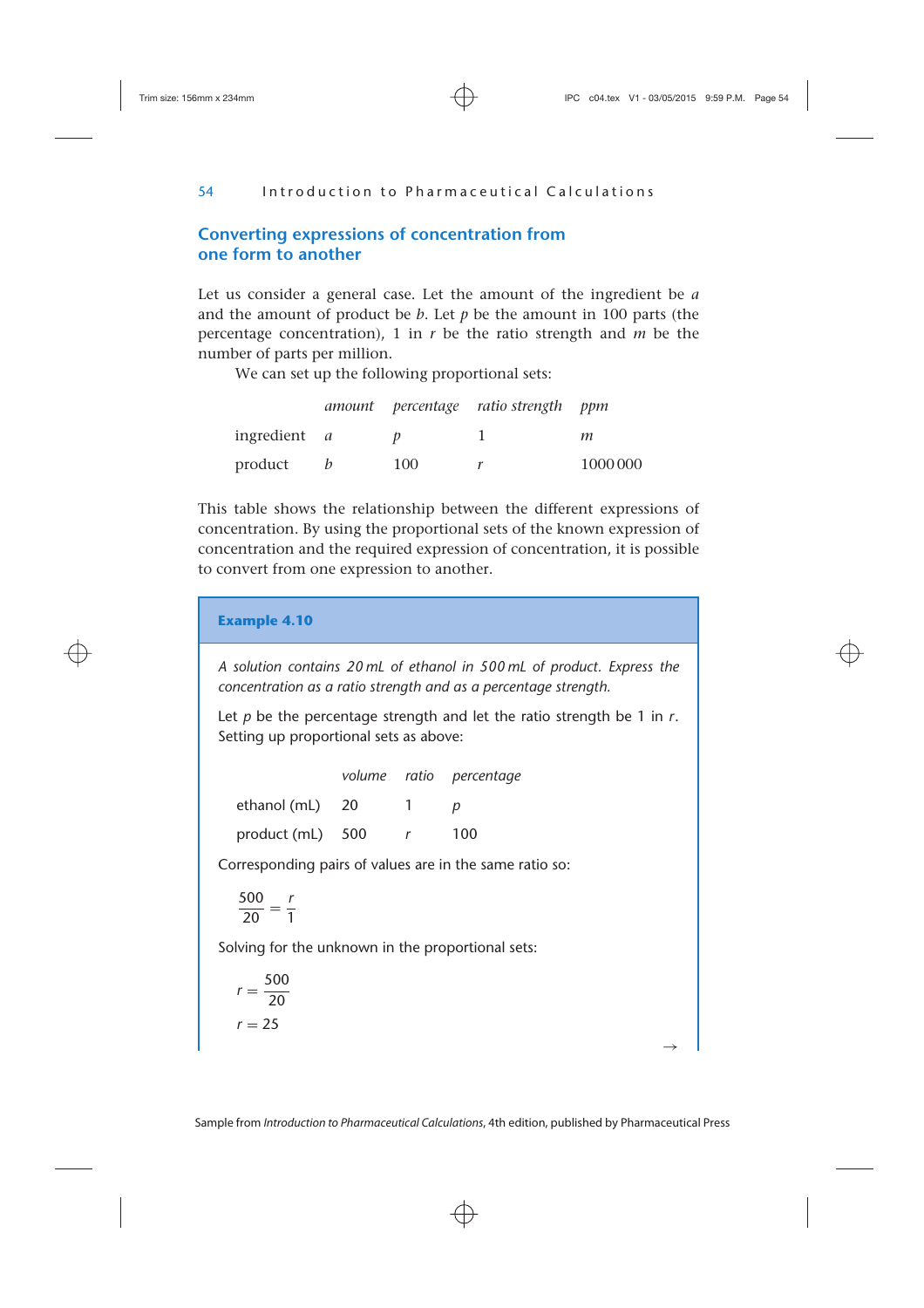By 'spotting' we can see that  $p = \frac{20}{5} = 4$ , so the mixture can be expressed as the ratio strength 1 in 25 v/v or as the percentage strength 4% v/v.

#### **Example 4.11**

*A solid ingredient mixed with a solid vehicle has a ratio strength of 1 in 40. Find the percentage strength and the amount strength expressed as grams per gram.*

Let *p* represent the percentage strength and let *a* grams be the weight of ingredient in 1 g of product. Setting up proportional sets:

|                    |    |     | ratio strength percentage amount strength $(q/q)$ |
|--------------------|----|-----|---------------------------------------------------|
| ingredient $(a)$ 1 |    |     |                                                   |
| product (g)        | 40 | 100 |                                                   |

Corresponding pairs of values are in the same ratio so:

$$
\frac{1}{40}=\frac{p}{100}
$$

Solving for the unknown in the proportional sets:

$$
p = \frac{100}{40}
$$

$$
p = 2.5
$$

Corresponding pairs of values are in the same ratio so:

$$
\frac{1}{40} = \frac{a}{1}
$$

Solving for the unknown in the proportional sets:

 $a = 0.025$ 

The concentration of the mixture can be expressed as either 2.5% w/w or 0.025 g/g.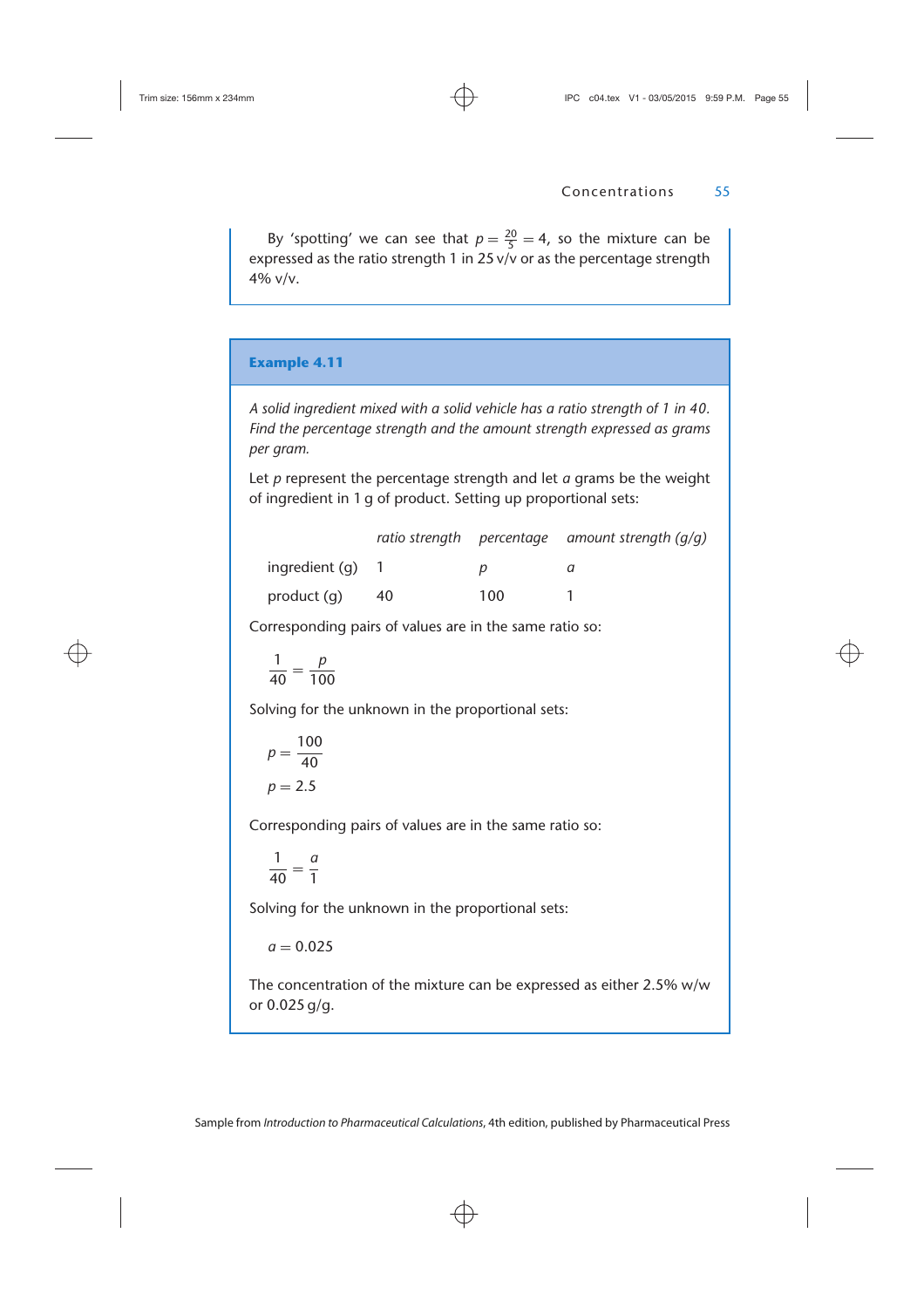*A solution contains a solid dissolved in a liquid. The ratio strength is 1 in 2000 w/v. What are the percentage strength and the amount concentration expressed as mg/mL?*

By convention, a ratio strength 1: 2000 w/v means 1 g in 2000 mL and the percentage strength is the number of grams of ingredient in 100 mL of product.

Let the percentage strength be *p* and the amount of solid in grams in 1 mL of product be *a*. Setting up proportional sets:

|                       |  | ratio percentage amount strength $(q/mL)$ |
|-----------------------|--|-------------------------------------------|
| solid (g)             |  |                                           |
| product (mL) 2000 100 |  |                                           |

Corresponding pairs of values are in the same ratio so:

$$
\frac{1}{2000}=\frac{p}{100}
$$

Solving for the unknown in the proportional sets:

$$
p = \frac{100}{2000}
$$

$$
p = 0.05
$$

Corresponding pairs of values are in the same ratio so:

$$
\frac{1}{2000} = \frac{a}{1}
$$

Solving for the unknown in the proportional sets:

$$
a = \frac{1}{2000}
$$

$$
a = 0.0005 \text{ g}
$$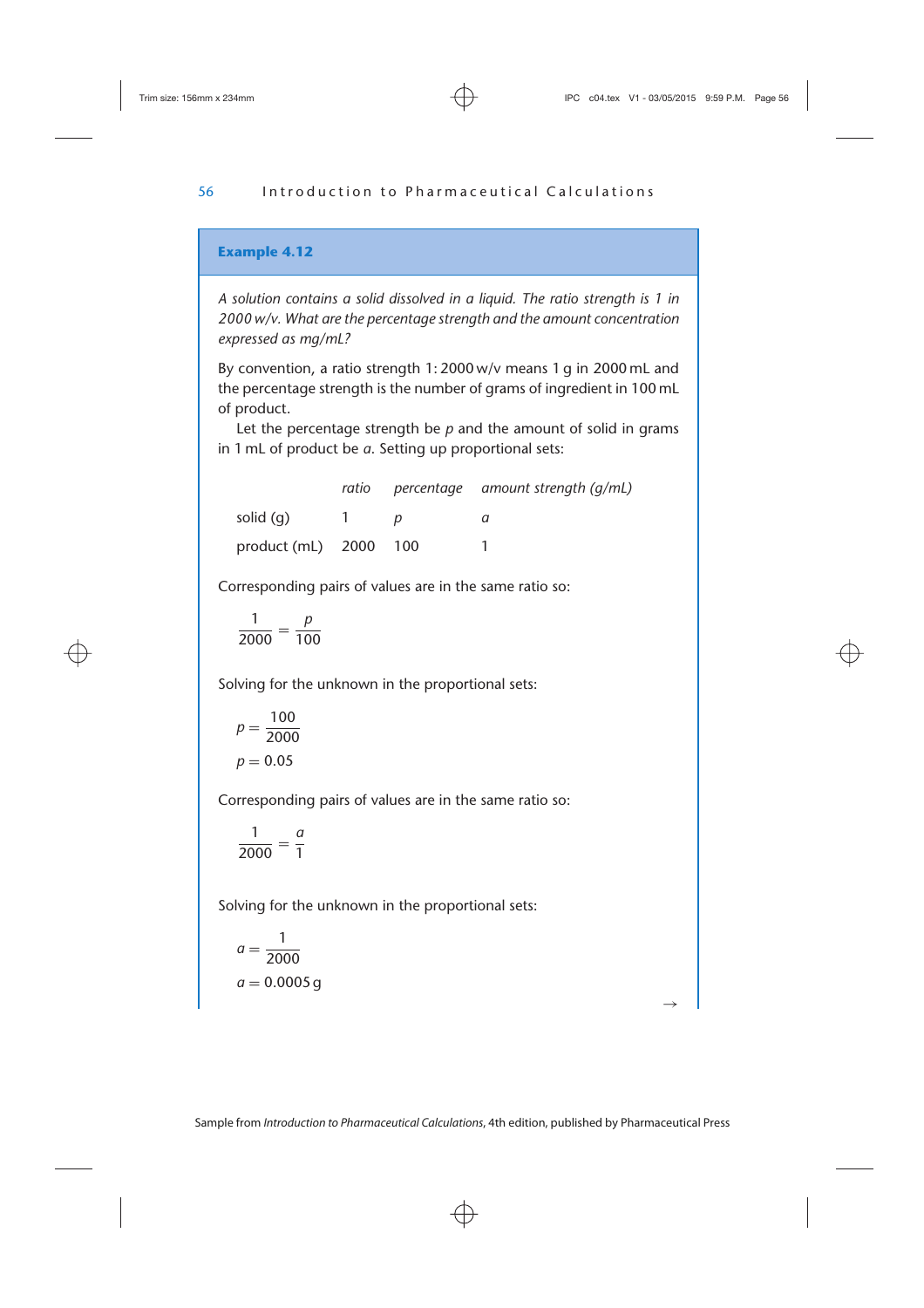Converting 0.0005 g to milligrams:

 $q - - mg$  $0.0005 \text{ q} = 0 \quad 0 \quad 0 \quad 0 \quad 5 = 0.5 \text{ mg}$ 

The concentration of 1 in 2000 w/v can be expressed as 0.05% w/v or 0.5 mg/mL.

## **Example 4.13**

*A liquid ingredient mixed with another liquid vehicle has a concentration of 5% v/v. Find the ratio strength and the amount strength expressed as mL/mL.*

5% v/v can be expressed as 5 mL of ingredient in 100 mL of product.

Let the ratio strength be 1 in *r* and the amount of ingredient in millilitres in 1 mL of product be *a*. Setting up proportional sets:

|                   |     | percentage ratio amount strength (mL/mL) |
|-------------------|-----|------------------------------------------|
| ingredient (mL) 5 |     |                                          |
| product (mL)      | 100 |                                          |

By 'spotting' we can see that:

$$
r = \frac{100}{5} = 20
$$

$$
a = \frac{5}{100} = 0.05
$$

The ratio is 1 in 20 v/v and the amount strength in mL/mL is 0.05 mL/mL.

## **Example 4.14**

*5 g of solid ingredient is added to 45 g of a base. Find the percentage strength, the ratio strength and the amount strength expressed as g/g.* (*continued*)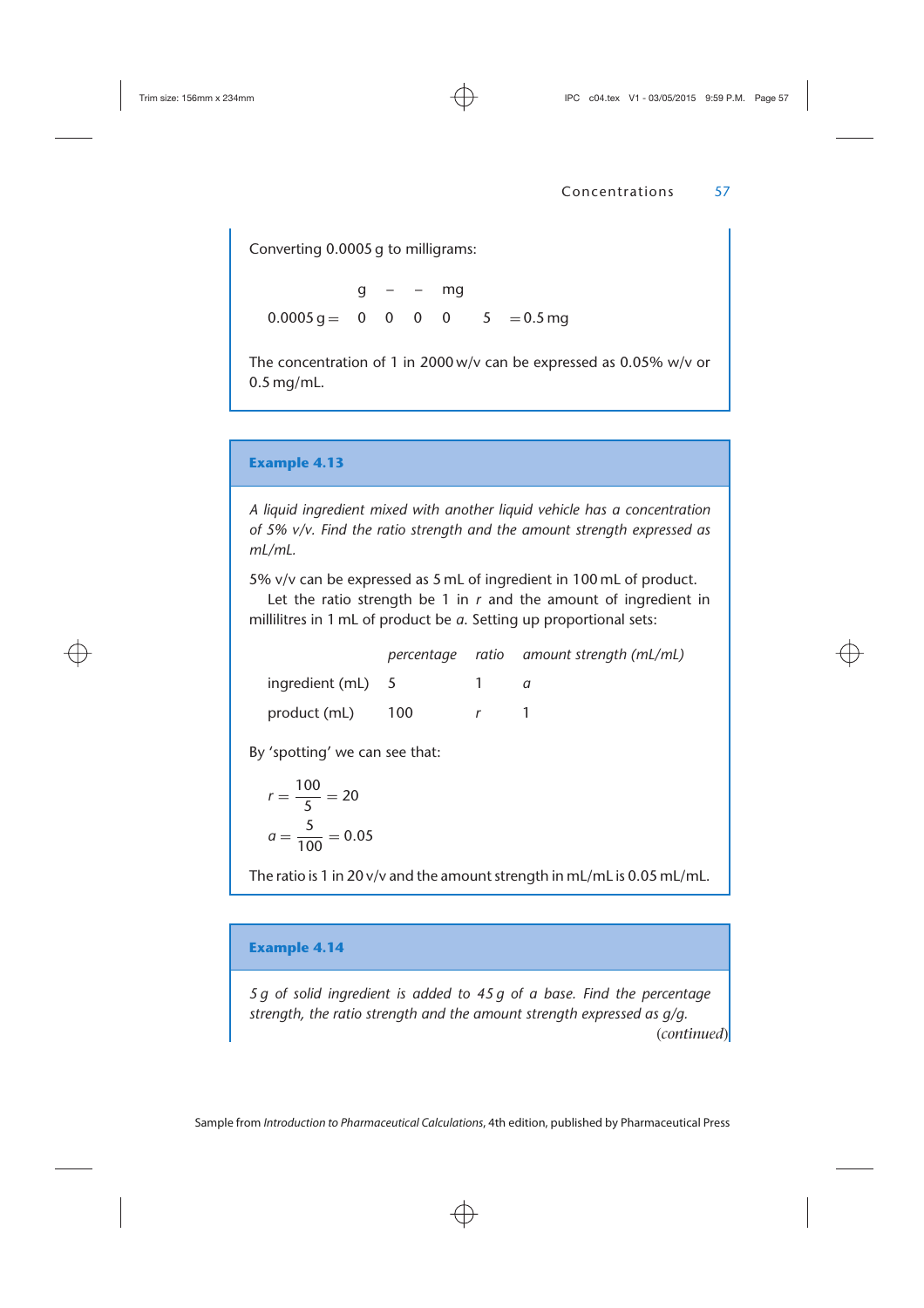Remember that for weight in weight and volume in volume the product is equal to the sum of the vehicle and the ingredient, in this case  $5 + 45 = 50$  g.

Let *p* be the percentage strength, 1 in *r* be the ratio strength and *a* grams be the amount in 1 g of product. Setting up proportional sets:

|                    |     | amount percentage ratio amount strength $(q/q)$ |
|--------------------|-----|-------------------------------------------------|
| ingredient $(a) 5$ |     |                                                 |
| product (g) 50     | 100 |                                                 |

By 'spotting' we can see that:

$$
p = \left(\frac{5}{50} \times 100\right) = 10
$$

$$
r = \left(\frac{50}{5} \times 1\right) = 10
$$

$$
a = \left(\frac{5}{50} \times 1\right) = 0.1
$$

The concentration can therefore be expressed as 10% w/w or 1 in 10 w/w or 0.1 g/g.

# **Calculating the amount of ingredient required to make up a percentage solution**

In the same way as converting from one expression of concentration to another, it is also possible to use the proportional sets to calculate the amount of ingredient required to produce a known amount of a known percentage product.

This can be achieved by using the following proportional sets:

|            |   | amount percentage |
|------------|---|-------------------|
| ingredient | a | D                 |
| product    | h | 100               |

Values *p* and *b* will be known and, therefore, *a* can be calculated.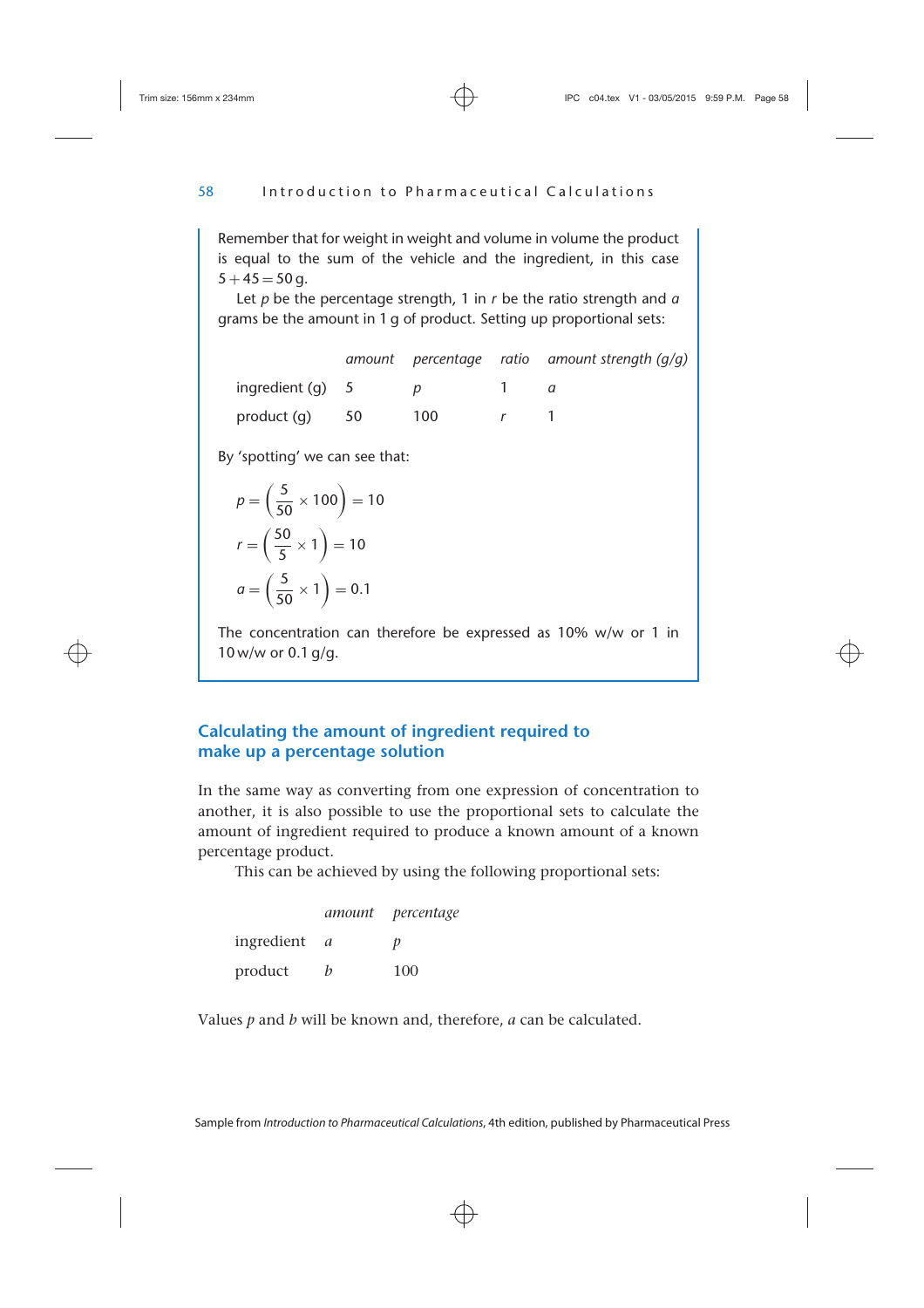*How many milligrams of aluminium acetate are required to prepare 500 mL of a 0.03% w/v solution?*

Aluminium acetate is a solid and is expressed as a weight, in this case milligrams. The vehicle is a liquid and is expressed in millilitres. By convention 0.03% w/v means 0.03 g in 100 mL so each 100 mL contains 0.03 g of aluminium acetate.

Converting 0.03 g to milligrams:

 $q - - mg$  $0.03 \text{ g} = 0 \quad 0 \quad 3 \quad 0 = 30 \text{ ma}$ 

Let *x* be the number of milligrams of aluminium acetate in 500 mL. Setting up proportional sets:

aluminium acetate (mg) *x* 30 product (mL) 500 100

By 'spotting' it can be seen that:

 $x = 30 \times 5 = 150$ 

150 mg of aluminium acetate is required to produce 500 mL of a 0.03% w/v solution.

# **Calculating the amount of ingredient required to prepare a ratio strength solution**

When the final concentration of the product is expressed as a ratio strength, the following proportional sets can be used to calculate the amount of ingredient to produce a known amount of product.

|            | amount ratio |  |
|------------|--------------|--|
| ingredient | a            |  |
| product    | h            |  |

In this situation, *r* and *b* will be known and *a* will be calculated.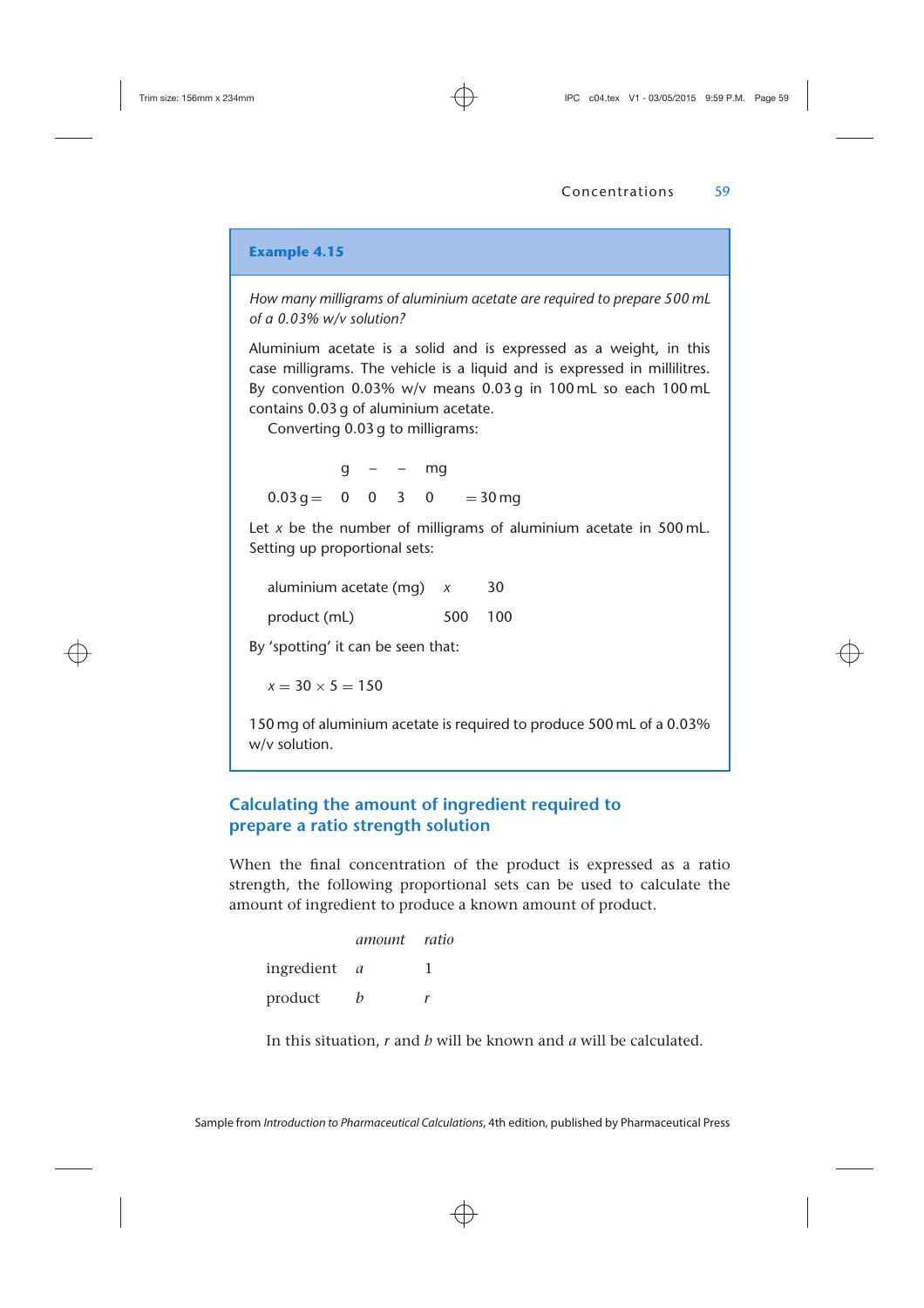*What is the amount of potassium permanganate in 300 mL of a 1 in 25 solution and what is the percentage strength of the solution?*

By convention, a ratio strength of 1 in 25 means 1 g in 25 mL.

Let *a* be the number of grams of potassium permanganate in 300 mL and *p* be the percentage strength. Setting up proportional sets:

|                              |     | ratio amount in 300 mL percentage |     |
|------------------------------|-----|-----------------------------------|-----|
| potassium permanganate (q) 1 |     |                                   |     |
| product (mL)                 | 25. | 300                               | 100 |

Corresponding pairs are in the same ratio:

$$
\frac{a}{300}=\frac{1}{25}
$$

Solving for the unknown:

$$
a=\frac{1\times300}{25}=12
$$

Amount of potassium permanganate =  $12 g$ . By 'spotting' we can see that:

 $p = 4$ 

The solution therefore contains 4g potassium permanganate in  $100$  mL =  $4\%$  w/v.

There are 12 g of potassium permanganate in 300 mL of solution and the percentage strength is 4% w/v.

**Representation of concentrations**

# **Practice calculations**

Answers are given at the end of the chapter.

**Q1** Convert the following ratio strengths into percentage strengths:

- **(a)** 1 in 25
- **(b)** 1 in 20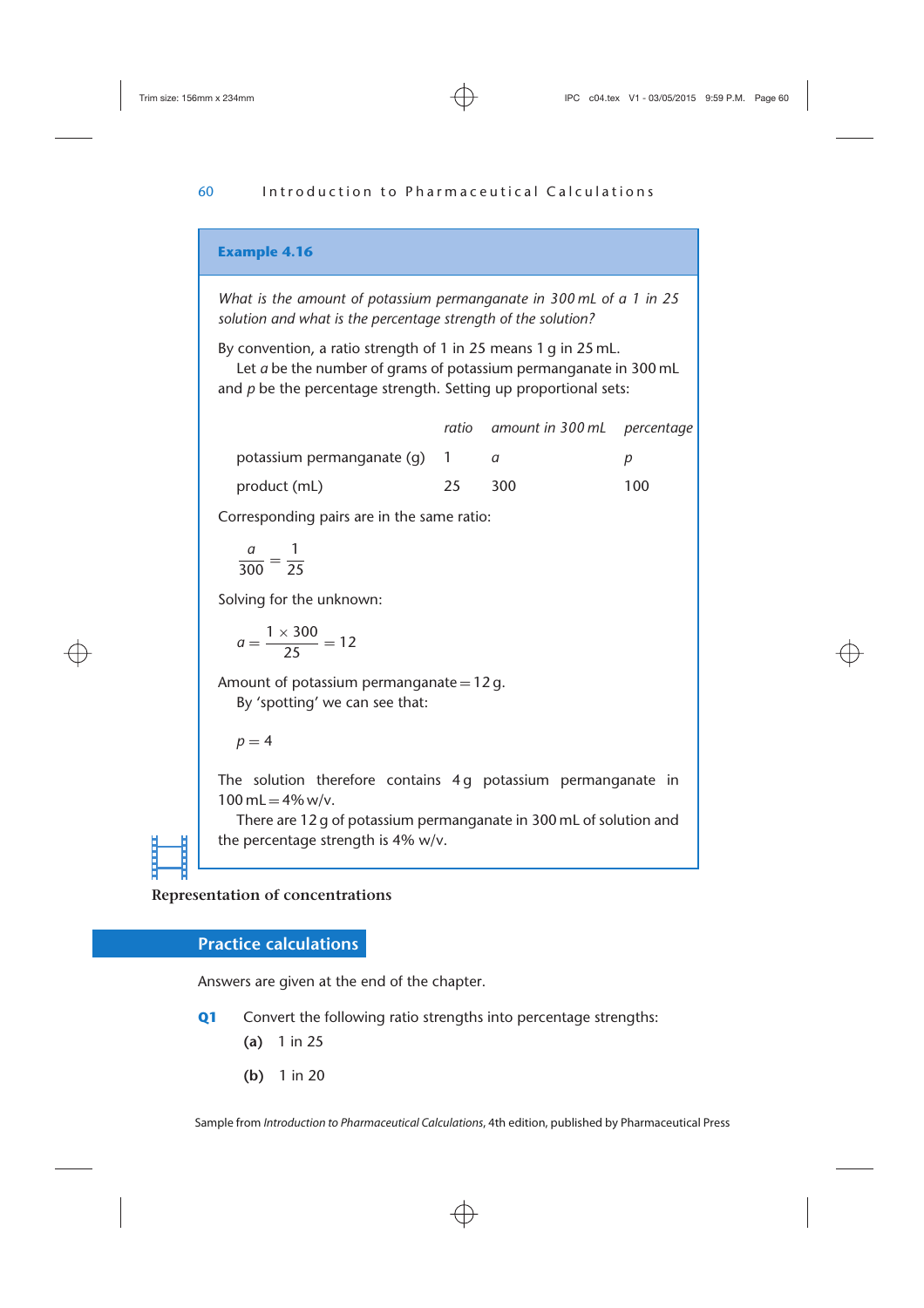- **(c)** 1 in 50
- **(d)** 1 in 800
- **(e)** 1 in 500
- **(f)** 1 in 2000
- **(g)** 1 in 300
- **Q2** What is the concentration of the solutions, expressed as percentage strength and ratio strength, when the following amounts of drug Z are dissolved in enough water to produce 125 mL of solution?
	- **(a)** 25 g
	- **(b)** 50 g
	- **(c)** 60 g
	- **(d)** 5 g
	- **(e)** 7 g
- **Q3** If the following amounts of drug are made up to 5 g with lactose what is the percentage concentration of the resulting mix?
	- **(a)** 100 mg
	- **(b)** 150 mg
	- **(c)** 200 mg
	- **(d)** 300 mg
	- **(e)** 500 mg
- **Q4** How many milligrams of *y* are needed to make 200 mL of a 1 in 500 solution?
- **Q5** How many millilitres of *y* are needed to produce 400 mL of a 1 in 200 solution?
- **Q6** How many milligrams of *y* are needed to produce 25 g of a 1 in 5 ointment?
- **Q7** How many grams of *y* are there in 250 mL of a 1 in 80 solution?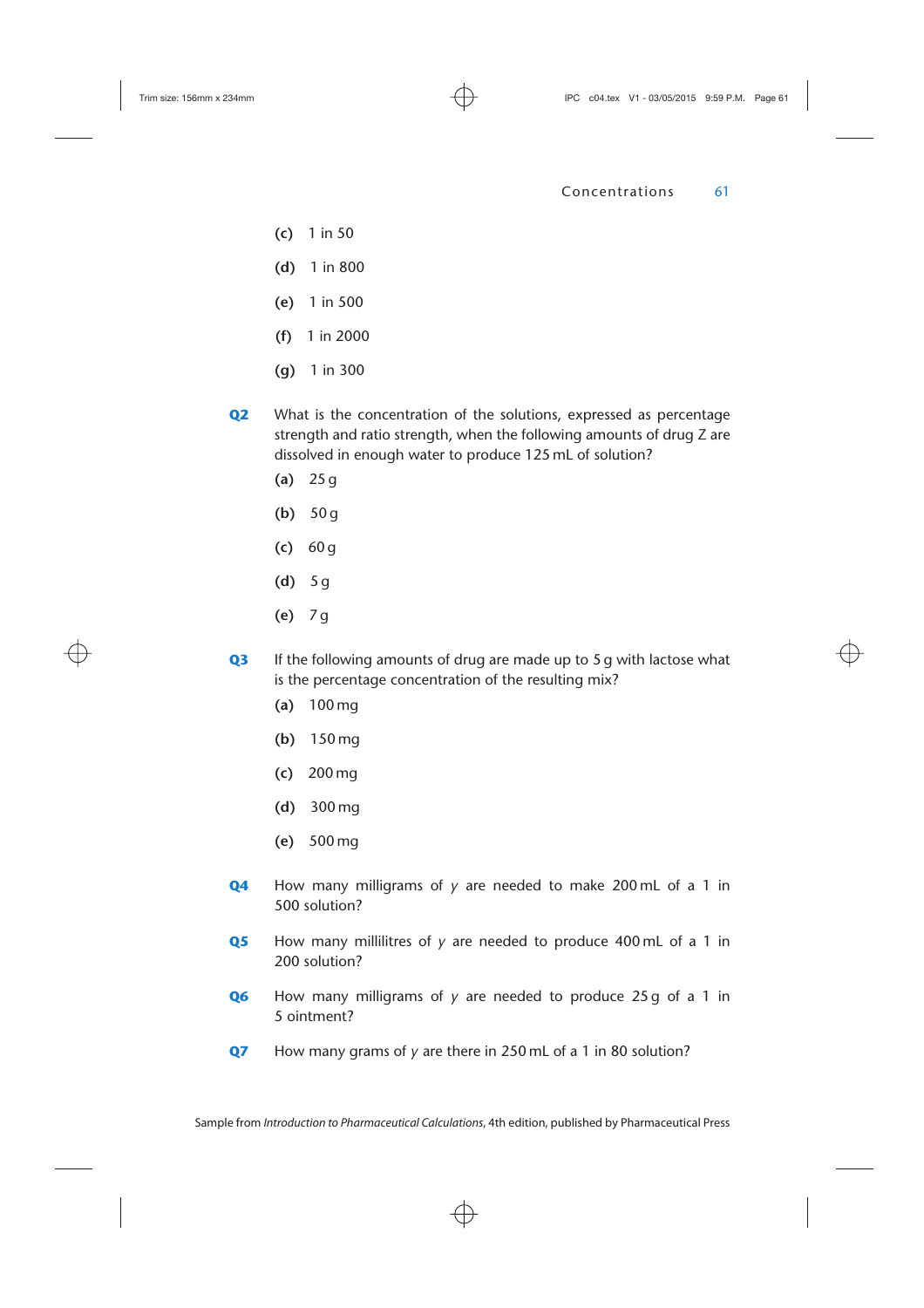62 Introduction to Pharmaceutical Calculations

**Q8** Potassium permanganate 0.1 g

Purified water to 100 mL

How many millilitres of a 2.5% potassium permanganate solution could be used in place of the 0.1 g in the above formula?

**Q9** How many milligrams of *x* are needed to make 5 mL of an 8% solution?

- **Q10** How many millilitres of *x* are needed to make 600 mL of a 3% solution?
- **Q11** How many milligrams of *x* are needed to make 200 mL of a 3.4% solution?
- **Q12** How many milligrams of *x* are there in 100 mL of a 0.01% solution?
- **Q13** How much calamine is required to produce 250 g of a 3% ointment?
- **Q14** What volume of 17% w/v solution contains 1.5 g of ingredient?
- **Q15** What volume of 20% w/v solution contains 5 g of ingredient?
- **Q16** What volume of 15% w/v solution contains 7 g of ingredient?
- **Q17** What volume of 34% w/v solution contains 150 g of ingredient?

## **Answers**

| A1 | (a) 4%<br>(b) $5%$<br>(c) 2%<br>(d) $0.125%$<br>(e) $0.2\%$<br>$(f)$ 0.05% | A3 | (a) $2%$<br>(b) 3%<br>(c) 4%<br>(d) 6%<br>(e) 10% |
|----|----------------------------------------------------------------------------|----|---------------------------------------------------|
|    | $(a) 0.33\%$                                                               | A4 | 400 mg                                            |
| A2 | (a) $20\%$ , 1 in 5                                                        | A5 | $2 \text{ ml}$                                    |
|    | (b) $40\%$ , 1 in 2.5<br>(c) $48\%$ , 1 in 2.1                             | A6 | $5000$ mg                                         |
|    | (d) 4%, 1 in 25<br>(e) $5.6\%$ , 1 in 17.9                                 | A7 | 3.1 g                                             |

Sample from *Introduction to Pharmaceutical Calculations*, 4th edition, published by Pharmaceutical Press